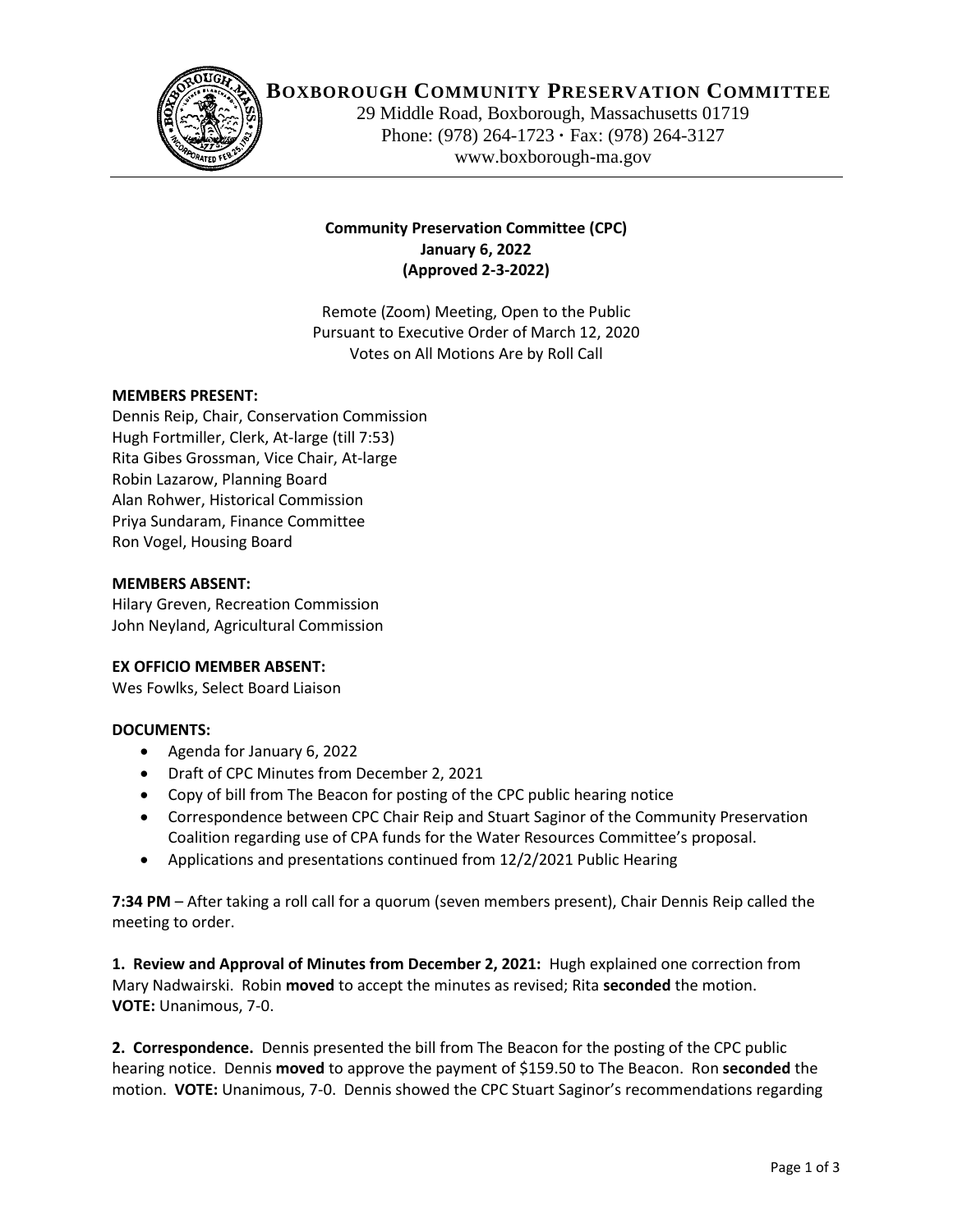use of CPA funds for land acquisition to preserve water resources; Dennis explained that the letter would become part of the public hearing which followed.

**3. Public Hearing:** Dennis continued the Public Hearing (opened on 12/2/2021) to review CPA Applications.

**4. Review of Boxborough Rental Assistance Program (BRAP) Final Application:** Ron stated that no changes had been made to the application. No other new information or commentary was received.

**5. Review of Conservation Trust Fund Final Application:** As Chair of the Conservation Commission (ConsCom), Dennis reported that he will be meeting with the Finance Committee (FinCom) on 1/18/2022 to discuss whether the Trust Fund application could receive a unanimous recommendation from the FinCom allowing for the possibility of the Article to appear on the consent agenda at Annual Town Meeting (ATM). He will also discuss with FinCom the anticipated cost of updating the Town's Open Space and Recreation Plan (OSRP) that is intended to paid with CPA funds via the Conservation Trust Fund.

**6. Review of Cemetery Restoration Final Application:** No changes made. No other new information or commentary was received.

**7. Review of Final Application from the Water Resources Committee (WRC) to Acquire Land for Water Resources Protection:** Discussion focused on Stuart Saginor's response regarding the use of CPA funds. Mr. Saginor states that CPA funds may be used for acquisition of land in order to protect a watershed and water supply. In response to a question from Priya, Dennis said that Mr. Saginor's letter says that CPA funds may be used for "due diligence" to be sure a water supply is present on the land, but CPA funds may not be used to create a water supply or to pay to make the water available to the public. Robin pointed out that the WRC is apparently requesting approval of \$150,000 at the February Special Town Meeting (STM); FinCom has not yet considered the WRC request, and Robin thinks the approval or disapproval of the request at STM may affect the WRC's application for CPA funds. The WRC is also pursuing a DOT funding specific to well testing. Dennis said that the drafting of CPC Articles for ATM would be on the agenda for the next CPC meeting and that the CPC might learn more from the WRC by then regarding the detailed scope of the request and/or amount and the status of due diligence. Priya noted that ATM should be informed about the source of funds for "due diligence" work that CPA funds could not cover. (Hugh left meeting, 7:53.) Dennis commented that the CPC needs to be careful in considering the scope of the request; the use of CPA funds should be limited to acquiring land to protect a watershed, and not for the separate activity involved in developing a potential water supply system. **ACTION:** For the next meeting, **Dennis** will draft the article with Les Fox, and CPC can determine whether to recommend the article to ATM for funding. The CPC senses that this application will be somewhat fluid until details are clarified. Robin noted it is not a foregone conclusion that FinCom is going to approve funding for due diligence. The WRC could pull the article if there are too many open questions. Rita asked if the land were appropriate for ConsCom acquisition in the future, and Dennis noted that land is reasonably well protected with wetland.

**8. Closing of Public Hearing:** Dennis **moved** to close the public hearing. Robin **seconded** the motion. There was no further discussion. **VOTE:** Unanimous, 6-0.